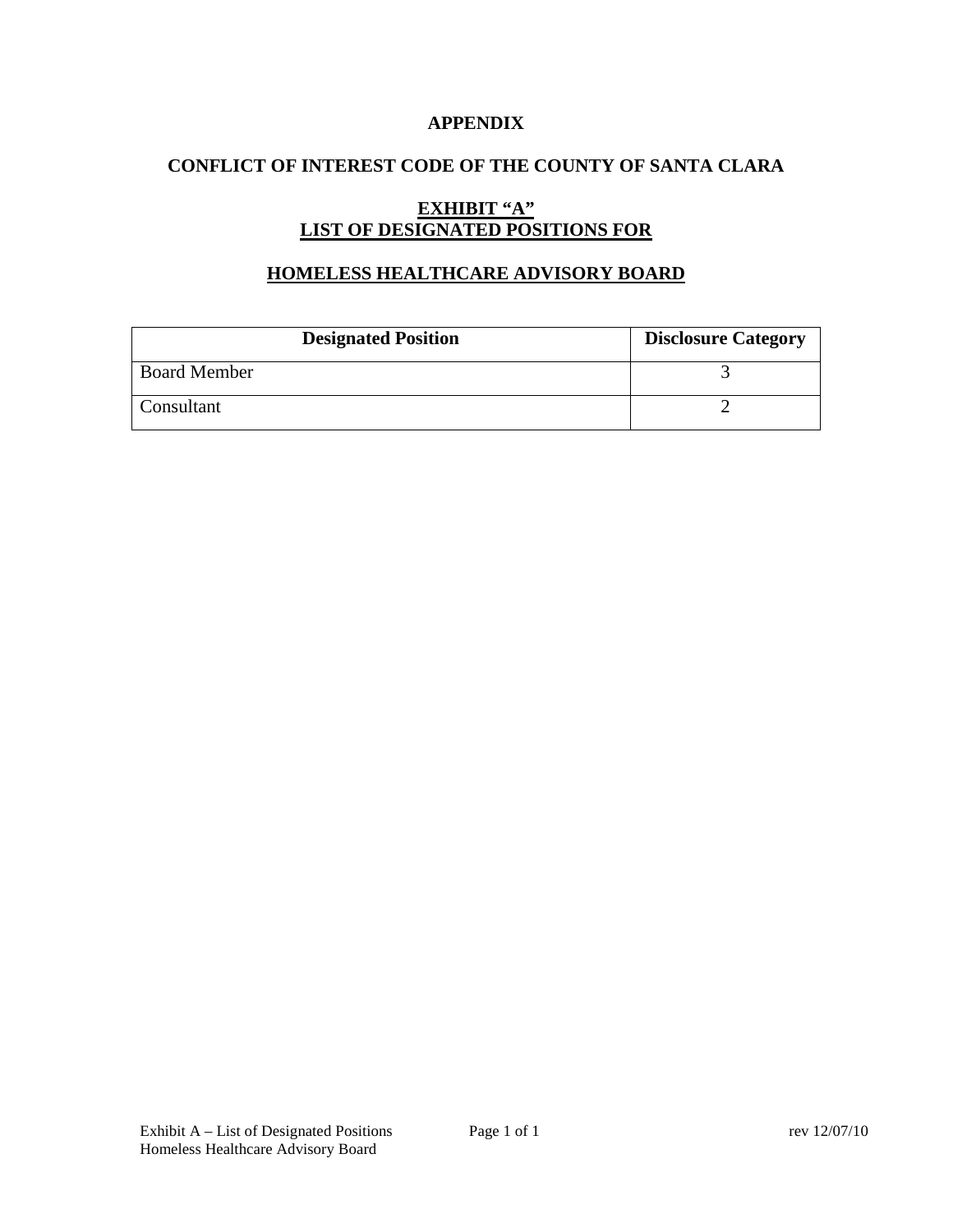#### **APPENDIX**

## **CONFLICT OF INTEREST CODE OF THE COUNTY OF SANTA CLARA**

# **EXHIBIT "B" DISCLOSURE CATEGORIES FOR**

# **HOMELESS HEALTHCARE ADVISORY BOARD**

Pursuant to the County of Santa Clara's Conflict of Interest Code, Disclosure Categories 1 and 2 shall read as follows for all Code Agencies.

**Disclosure Category 1:** Persons in this category shall disclose:

(1) all investments in, business positions in, and income (including gifts, loans and travel payments) from:

(a) all sources that provide, plan to provide, or have provided in the last two years, facilities, goods, software, hardware, or related technology, equipment, vehicles, machinery or services, including training or consulting services, to the County;

(b) all sources that are subject to the regulatory, monitoring, investigatory, enforcement, valuation, certification, permit or licensing authority of, or have an application for a license, permit or certificate pending before, the County;

(c) all sources that receive, are planning to apply to receive, or have received in the last two years, grants or other monies from or through the County; and sources that receive referrals to provide assessments and/or treatments that are required or recommended by the County; and

(2) all interests in real property in the County of Santa Clara located entirely or partly within the County, or within two miles of County boundaries, or of any land owned or used by the County.

**Disclosure Category 2:** Each Consultant shall disclose: (1) all investments in, business positions in, and income (including gifts, loans and travel payments) from: (a) all sources that provide, plan to provide, or have provided in the last two years, facilities, goods, software, hardware, or related technology, equipment, vehicles, machinery or services, including training or consulting services, to the County; (b) all sources that are subject to the regulatory, monitoring, investigatory, enforcement, valuation, certification, permit or licensing authority of, or have an application for a license, permit or certificate pending before, the County; (c) all sources that receive, are planning to apply to receive, or have received in the last two years, grants or other monies from or through the County; and